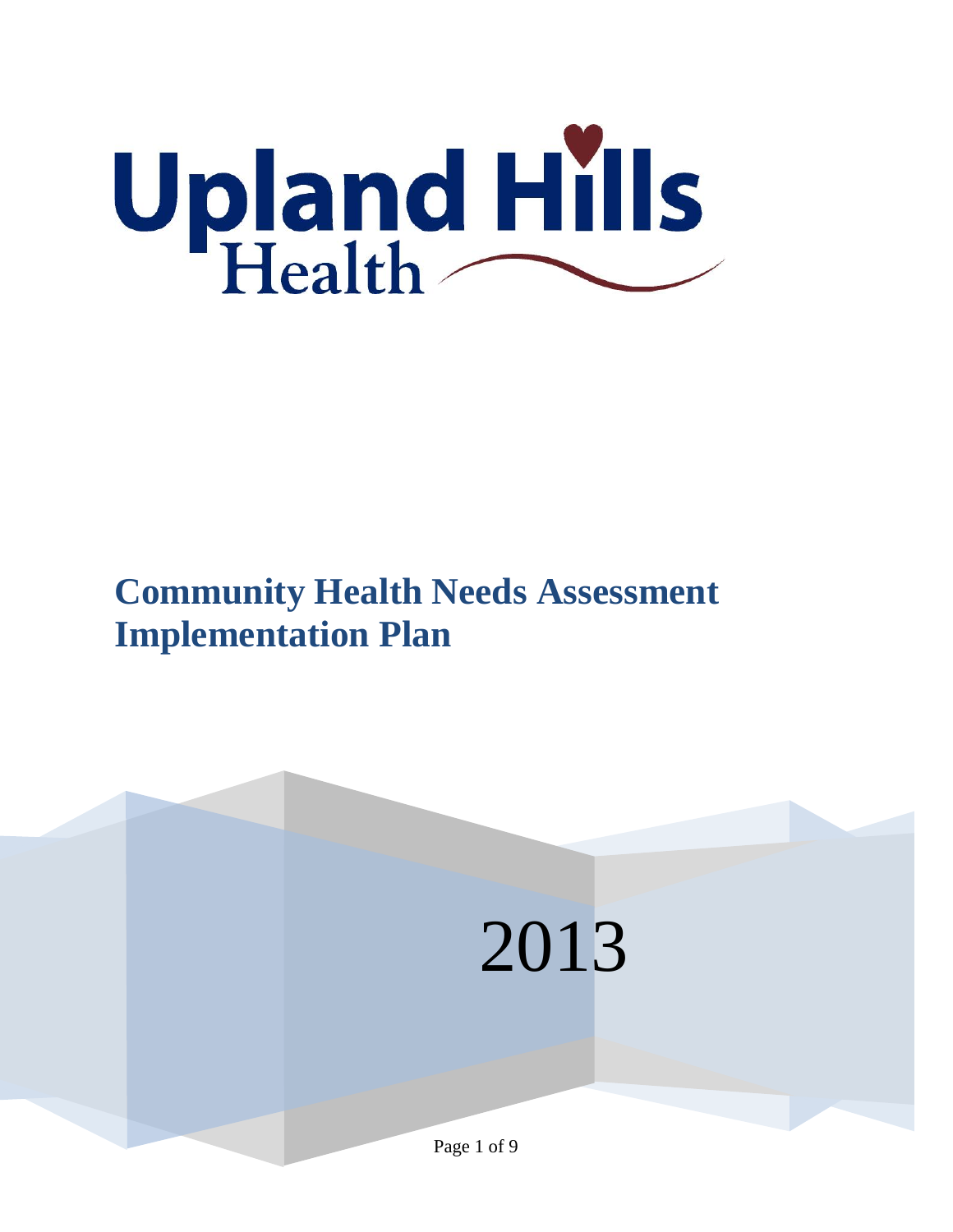# **Our Mission, Our Community Needs and Our Plan**

# **OUR MISSION**

Upland Hills Health is a non-profit organization established in 1974. The Upland Hills Health mission is.......

... to consistently meet or exceed the expectations of those we serve, of those who serve, and of those we hope to serve, in a cost-effective manner.

... to lead a partnership with the communities, reflecting additional emphasis on health education, rehabilitation, and the prevention of illness and injury.

... to participate in the provision of health services to the poor, minorities, disabled, and other underserved persons in our community.

...to approach the patient as a whole person rather than a set of symptoms or a disease state, focusing on the clinical and emotional well-being of patients and their families, and providing care in an environment committed to improving patient safety.

Upland Hills Health is guided by a Board of Trustees consisting of dedicated community leaders that generously volunteer their time and talents.

# **OUR PLAN**

Every three years Upland Hills Health will join with other community leaders and organizations to effectively evaluate the strengths, weaknesses, threats, and opportunities which impact the lives of our community members. The objective of this evaluation is to establish clear and definable goals related to the overall health of Iowa County residents. This evaluation has several vital steps which include data collection, data assessment, assessment development, and implementation planning. This document is specifically addressing the implementation plan. The Community Health Needs Assessment can be located at www.uplandhillsehealth.org.

Upland Hills Health will continue to work with other key stakeholders/partners in addressing the 13 bulleted points that were identified as the greatest needs for Iowa County. Through the process of developing the Community Health Needs Assessment Upland Hills Health engaged a number of representations from the following organizations/entities to assist in the identification and development of the Community Health Needs Assessment:

Aging & Disability Resource Center of Southwest Wisconsin, Iowa County Health Department, University of Wisconsin Iowa County Extension Office, Iowa County Sheriffs Department, City of Dodgeville EMS, United Fund of Iowa County, Iowa County Service Organizations, Business and Industry, Mineral Point Public School System, Southwestern Wisconsin Community Action Program, Community Connections Free Clinic, Clergy Leadership in Iowa County (Grace Lutheran Church and Barneveld Lutheran Church), and two Iowa County Public School Systems.

Upland Hills Health will continue to work with representatives from these organizations/entities to implement actions addressed in the Community Health Needs Assessment.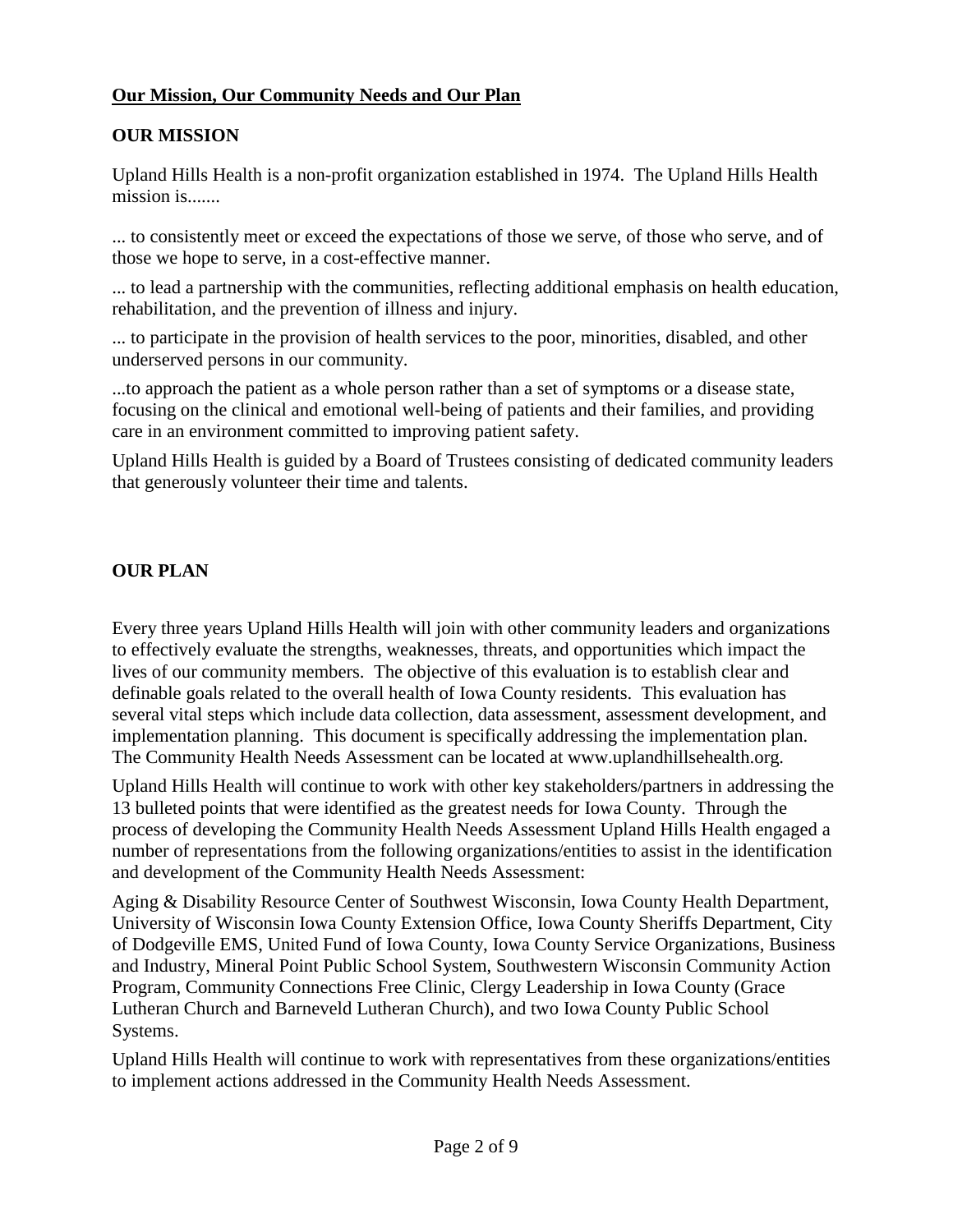# **OUR COMMUNITY NEEDS**

The Community Health Needs Assessment identified 13 specific areas of health needs in Iowa County. Upland Hills Health has carefully evaluated each of the 13 areas placing significant emphasis on the areas in which there appears to be opportunity for improvement. Even though Upland Hills Health may not be able to provide leadership in changing all of the areas, members of the leadership team will work with other Iowa County entities or leaders to address each of the 13 areas.

Also, Upland Hills Health will utilize the Community Health Needs Assessment to assist in the development of the organization's strategic planning process. To assist in the evaluation and implementation process Upland Hills Health is addressing each of these 13 specific areas utilizing four factors:

- 1) The ability of Upland Hills Health to create, evaluate, and measure outcomes
- 2) The ability to determine the number of people who have the potential of being impacted by the specific need
- 3) Determining the consequences of not addressing the need
- 4) Ability to determine if identified needs are connected or independent

# **Access to Providers of Health and Human Services**

# **• Insufficient Specialty Care – OUR NEED**

Many residents must travel outside the community to access specialty care, including oncology, pediatrics, and high-risk neonatal care.

# OUR PLAN

- $\checkmark$  lowa County has a significant number of Family Practice providers offering pediatric care. Through this significant number of providers families are receiving care. Also, at this point Upland Hills Health does not have a large enough number of high risk births to justify the acquisition of neonatal specialists. This low number of high risk births also limits the need for specialized pieces of equipment.
- $\checkmark$  Upland Hills Health also benefits from a program in which St. Mary's Medical Center (Madison, WI – approximately 45 miles) will send a mobile neonatal unit to address high risk or emergency situations.
- $\checkmark$  Individuals are currently able to receive chemotherapy but not radiation services at Upland Hills Health. These oncology services are made available through a second party provider, Dean Health Care. In conjunction, a campaign detailing Upland Hills Health cancer screenings and treatment services will be conducted to increase awareness regarding cancer services available in Iowa County.
- **Insufficient Affordable and Accessible Primary Care for Vulnerable Populations – OUR NEED**

Access to care for some members of the community is impeded by a lack of transportation, restricted provider hours, and insufficient health education.

# OUR PLAN

 $\checkmark$  In 2010 Upland Hills Health installed Instymeds Prescription Medicine Dispensers in the rural communities of Montfort and Highland. The Instymeds dispensers provide patients with immediate access to the majority of prescription medications needed for immediate care. These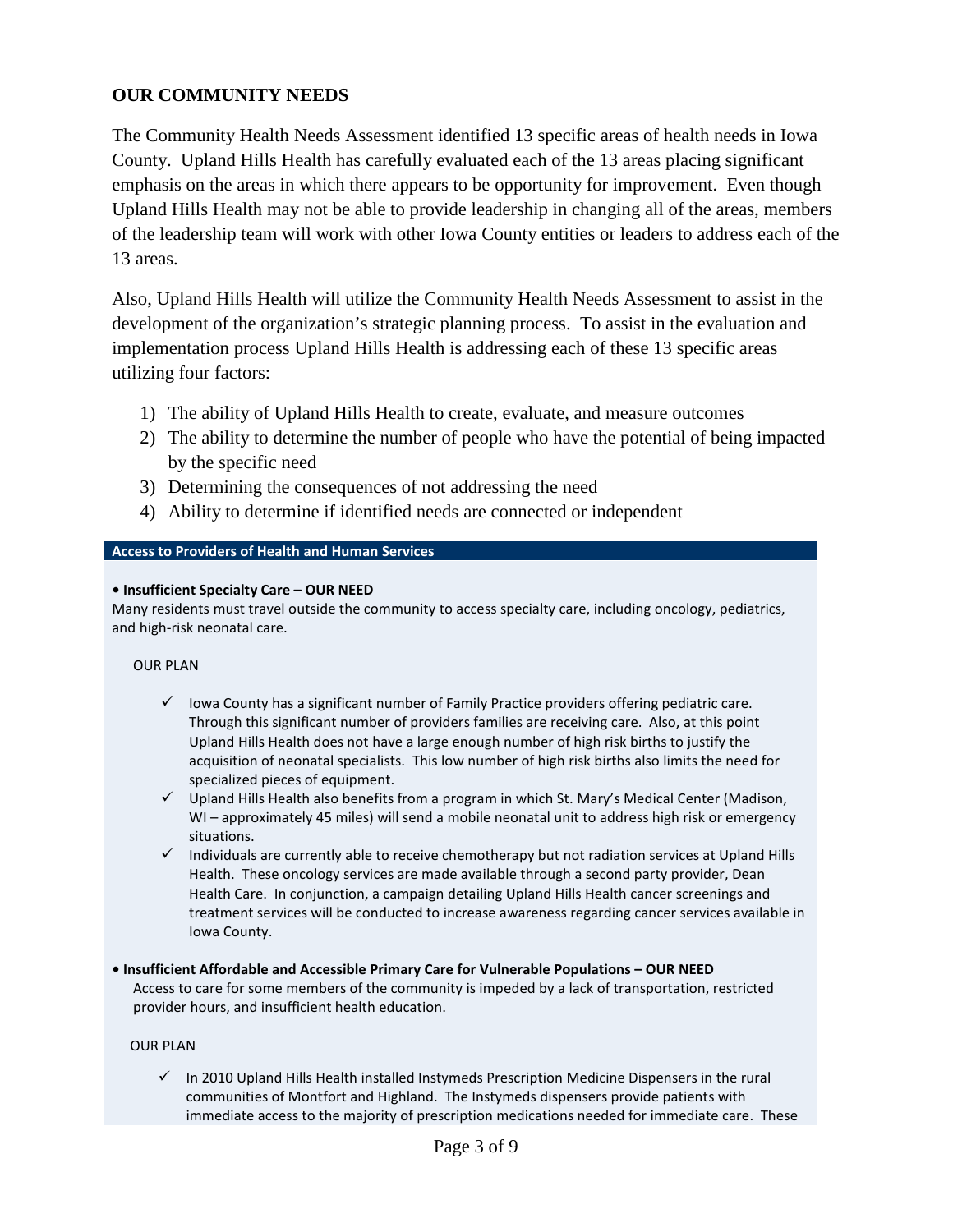dispensers are located in the rural clinics and significantly reduce the transportation barriers for rural community members.

- $\checkmark$  In 2006 Upland Hills Health acquired clinics in Highland and Montfort. Following this acquisition Upland Hills Health purchased a clinic in Spring Green. In 2012 land was purchased in Montfort and a new clinic was built. This newly constructed clinic enhanced accessibility and awareness of provider services. The clinic was built on State Highway 18.
- $\checkmark$  Upland Hills Health will increase the number of video taped educational programs that can then be placed on the Upland Hills Health website and accessed by anyone with internet access. Upland Hills Health has signed a contract with a local media company to video tape a series of educational programs called "Community Links." These are free to the public and in 2014 they will be made available for all to view on the Upland Hills Health website.
- $\checkmark$  Upland Hills Health is planning on expanding health education by utilizing the organizations sports medicine personnel. Upland Hills Health currently has two dedicated sports medicine professionals that provide coverage for 5 public school systems in Iowa County. Upland Hills Health will implement a program which will provide these professionals the opportunity to distribute and share additional information with community members. Upland Hills Health is confident that this will have an impact because a significant number of parents, grandparents, relatives, and community members attend the sporting events in their rural school systems. Increased education will take place through the following means:
	- Brochures and materials carried with the sports medicine professionals
	- Sports medicine professionals will take other experts with them to the school featured events
	- Packets distributed to student athletes that list additional services available to the entire family

#### **Dental Health**

#### **• Uncertain Access to Dental Care and Poor Dental Health Status – OUR NEED**

Dental capacity is uncertain because historically there has been an insufficient supply of dental providers. A new dental clinic recently opened to deliver care to underserved populations; however, dental health should be monitored to assess the degree to which unmet need remains.

# OUR PLAN

- $\checkmark$  Upland Hills Health has recently implemented a program in which patients who seek care through the Upland Hills Health Emergency Services Department for dental care are provided with information regarding the Access Community Health Center located in Dodgeville.
- $\checkmark$  Upland Hills Health will increase efforts to assist in the awareness of the services provided through Access Community Health Center in marketing materials prepared by Upland Hills Health.
- $\checkmark$  Eight additional dental chairs have been added for Medicaid, Badger Care, Underinsured in the Federally qualified health clinic (FQHC) in Dodgeville.

#### **Health Behaviors**

# **• Alcohol Abuse – OUR NEED**

Efforts to reduce alcohol abuse are needed due to comparatively high rates of heavy drinking and alcoholrelated motor vehicle deaths. Cultural acceptance of heavy drinking contributes to the issue.

#### OUR PLAN

 $\checkmark$  Upland Hills Health is the second largest employer in Iowa County. To address heavy drinking, driving under the influence, and cultural acceptance, UPLAND HILLS HEALTH is entering into a contract with Personal Assistance Program, [www.paseap.com.](http://www.paseap.com/) This program will provide employees and their family members access to a vast number of programs including assistance with alcohol issues and mental health issues which often times lead to substance abuse. Upland Hills Health will start this program in 2014.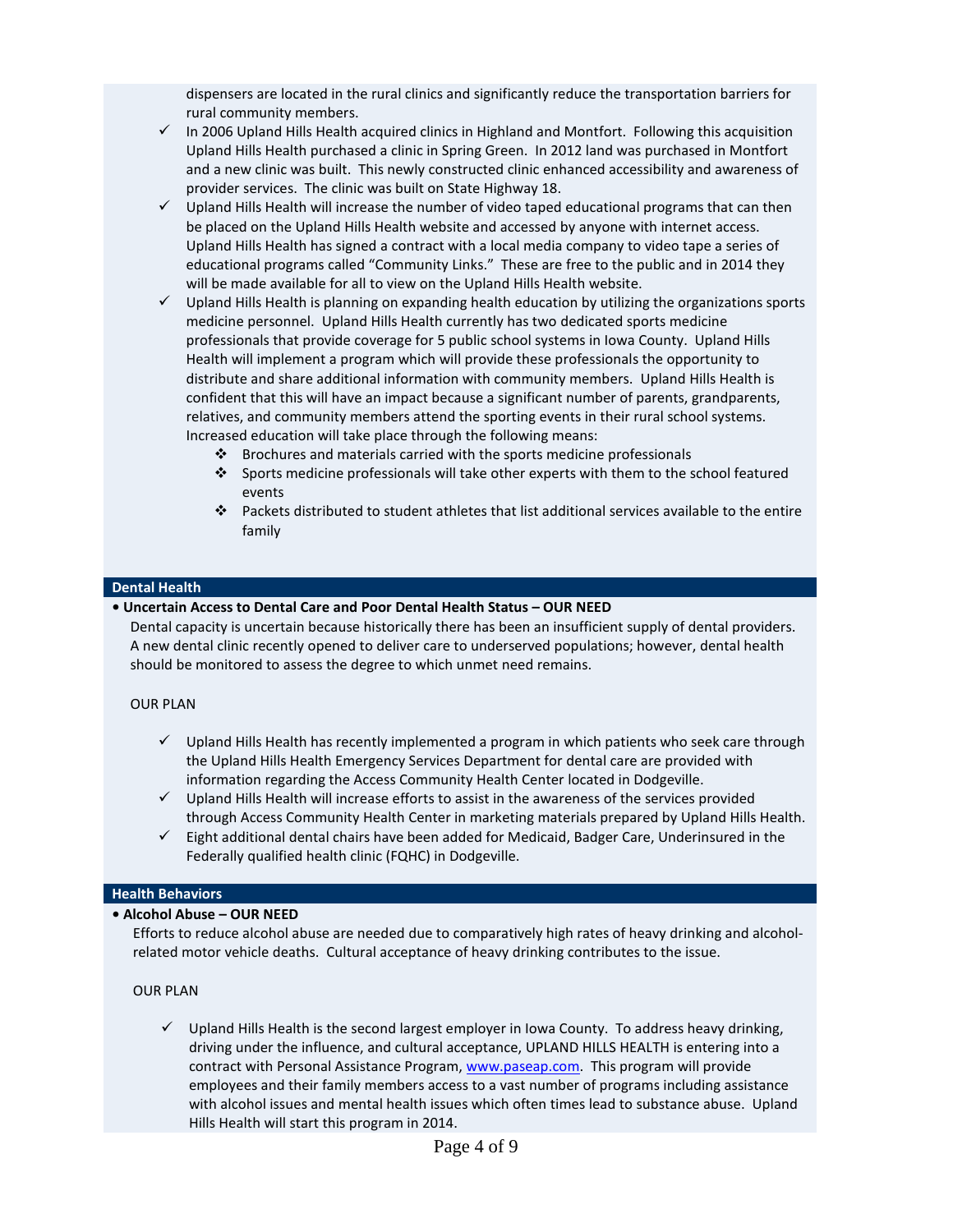- Iowa County has an active DARE program which provides education to 4 public schools systems.
- $\checkmark$  In March 2008 Upland Hills Health participated in the Wisconsin Initiative to Promote Healthy Lifestyles (WIPHL). This grant provided funding to support employment of a full time Health Educator. The program was placed in both the Emergency Services area and in the Community Connections Free Clinic. The program provided the organization with human resources, support services, and programming. The program was available from March 2008 until February 2010.
	- $\div$  The program provided direct assistance to self identified individuals entering the Upland Hills Health Emergency Department or Community Connections Free Clinic. The indirect impact was difficult to determine. This funding opportunity provided Upland Hills Health with unique insight into how alcohol abuse could be addressed and the cultural acceptance of heavy drinking. The barriers became evident when the Health Educator attempted to secure treatments related to alcohol and drug abuse and experienced difficulty finding affordable healthcare options for community members.

# **• Drug Abuse and Misuse – OUR NEED**

Interventions are needed to reduce drug abuse of both illegal substances and prescription drugs, as well as misuse of prescription drugs.

# OUR PLAN

- $\checkmark$  Upland Hills Health is working with SSM of Wisconsin to institute a tele-health program which will provide remote access to mental health programming. Upland Hills Health has been investigating this system and is utilizing the consultation of SSM of Wisconsin to best determine the implementation of this program. Upland Hills Health has been advised to wait for full implementation of this program once technological barriers have been eliminated. It is anticipated that this program will be implemented within the next two years.
- $\checkmark$  Upland Hills Health is the second largest employer in Iowa County. To address alcohol and drug abuse issues Upland Hills Health is entering into a contract with Personal Assistance Program, [www.paseap.com.](http://www.paseap.com/) This program will provide employees and their family members access to a vast number of programs including assistance with mental health issues which often manifest into many other issues that impact the overall health of individuals including drug abuse. UPLAND HILLS HEALTH will start this program in 2014.

# **• Smoking/Tobacco Use – OUR NEED**

Efforts to reduce tobacco use are needed due to comparatively high rates of smoking and tobacco use in Iowa County. Pregnant women smoke at a rate significantly higher than the Healthy People 2020 goal.

# OUR PLAN

- $\checkmark$  Upland Hills Health is the second largest employer in Iowa County. To address smoking cessation issues Upland Hills Health is entering into a contract with Personal Assistance Program, [www.paseap.com.](http://www.paseap.com/) This program will provide employees and their family members access to a vast number of assistance programs including smoking cessation coaching. Upland Hills Health will start this program in 2014.
- $\checkmark$  Each year approximately 300 babies are born at Upland Hills Health. The staff at Upland Hills Health provide each of the families with educational materials regarding the birthing process and overall health of the family. Staff ask each of the families if they use tobacco products and if the individual identifies themselves as a tobacco user they are given information regarding cessation programs. This information can either be distributed in English or Spanish languages.
- $\checkmark$  In 2011 Upland Hills Health received a grant from the Green Bay Packers Foundation to purchase the Newborn Channel. This is programming available through a closed circuit television station (to view during their stay at Upland Hills Health) and the internet (each patient is provided a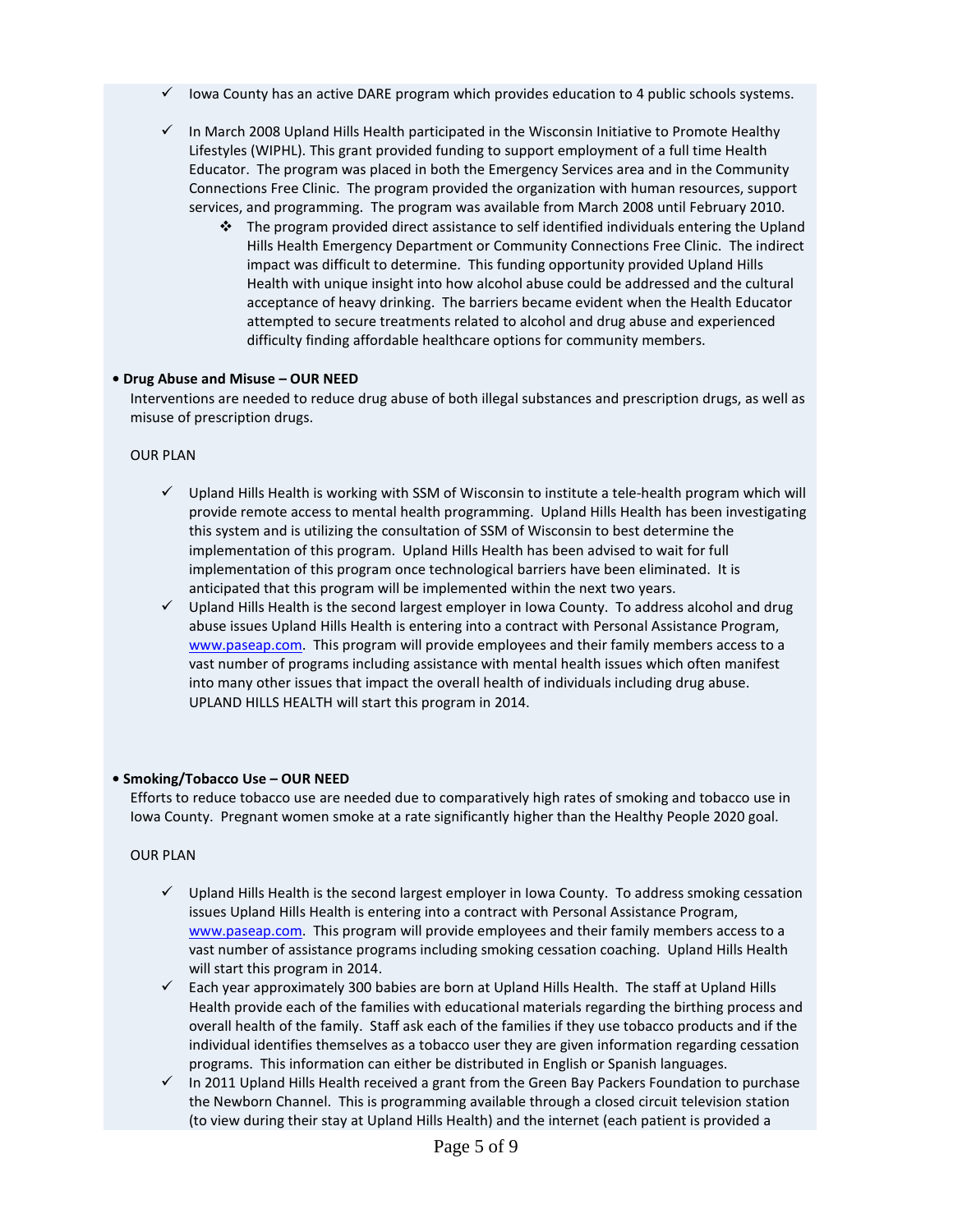password which gives them access on the web in their homes or in any public web access capability) that provides parents, their families and friends with programming specifically for the overall health and wellbeing of babies. The programs consist is 53 specific educational programs regarding the health of babies and their loved ones. Upland Hills Health will request that the Newborn Channel specifically develop a program which addresses smoking cessation programs. The Newborn Channel can be accessed in either English or Spanish.

 $\checkmark$  Upland Hills Health currently contracts with True North Custom Media to assist in the development and distribution of information pertaining to women and their families. The publication is distributed 4 times a year to approximately 15,500 households. Upland Hills Health is going to develop a story focusing on smoking/tobacco use and cessation programs with an emphasis on pregnant women.

#### **Health-Related Disparities**

# **• Gender Disparities – OUR NEED**

Gender disparities are prevalent in Iowa County. Men frequently have higher mortality rates, including diabetes, chronic lower respiratory disease, and unintentional injury.

#### OUR PLAN

- $\checkmark$  In 2008 the Upland Hills Health Diabetes Education Program was recognized by the American Diabetes Association for Quality Self-Management Education. These group classes are open to anyone recently diagnosed with Type II diabetes, who have not had formal diabetes management education. Topics covered include: Blood Glucose Monitoring, Blood Glucose Pattern Management, Carbohydrate Counting, Diabetes Complications, Diabetes Medications, Diet, Exercise, Foot Care, Heart Health, and Stress Management. Patients receive personalized food plans from a registered dietitian. The classes are taught by a registered dietitian and are accredited by the American Diabetes Association. To increase awareness Upland Hills Health plans to offer a free diabetes educational session in July 2013. Upland Hills Health also offers Diabetes Prevention Classes and a Diabetes Support Group. To increase awareness of these programs Upland Hills Health is planning to increase efforts to promote these services in male dominated circumstances including service organizations, local barber shops, and with healthcare providers.
- $\checkmark$  Upland Hills Health currently contracts with True North Custom Media to assist in development and distribution of information pertaining to women and their families. The publication is distributed 4 times a year to approximately 15,500 households. Upland Hills Health is going to develop a story focusing on hunter safety and the importance of men's health regarding safety precautions. In the past Upland Hills Health has provided several program specifically tailored for the male population including hunting, fishing, and golfing programs. Each had a component of preventative measures. Upland Hills Health will continue to offer these types of programs and also increase male focused activities with an emphasis on diabetes and respiratory diseases.
- $\checkmark$  For nearly a decade Upland Hills Health has participated in a Senior Expo. This expo provides a variety of screening for the senior population. This expo provides services to seniors for multiple counties but has significant representation from Iowa County.
- $\checkmark$  Upland Hills Health providers and other Iowa County providers will continue to provide information pertaining to Chlamydia.

#### **• Racial and Ethnic Disparities – OUR NEED**

Issues disproportionately affecting non-white populations include poverty, particularly child poverty, comparatively low per capita income, and educational attainment.

#### OUR PLAN

 $\checkmark$  Although Upland Hills Health social workers and staff attempt to provide each patient and their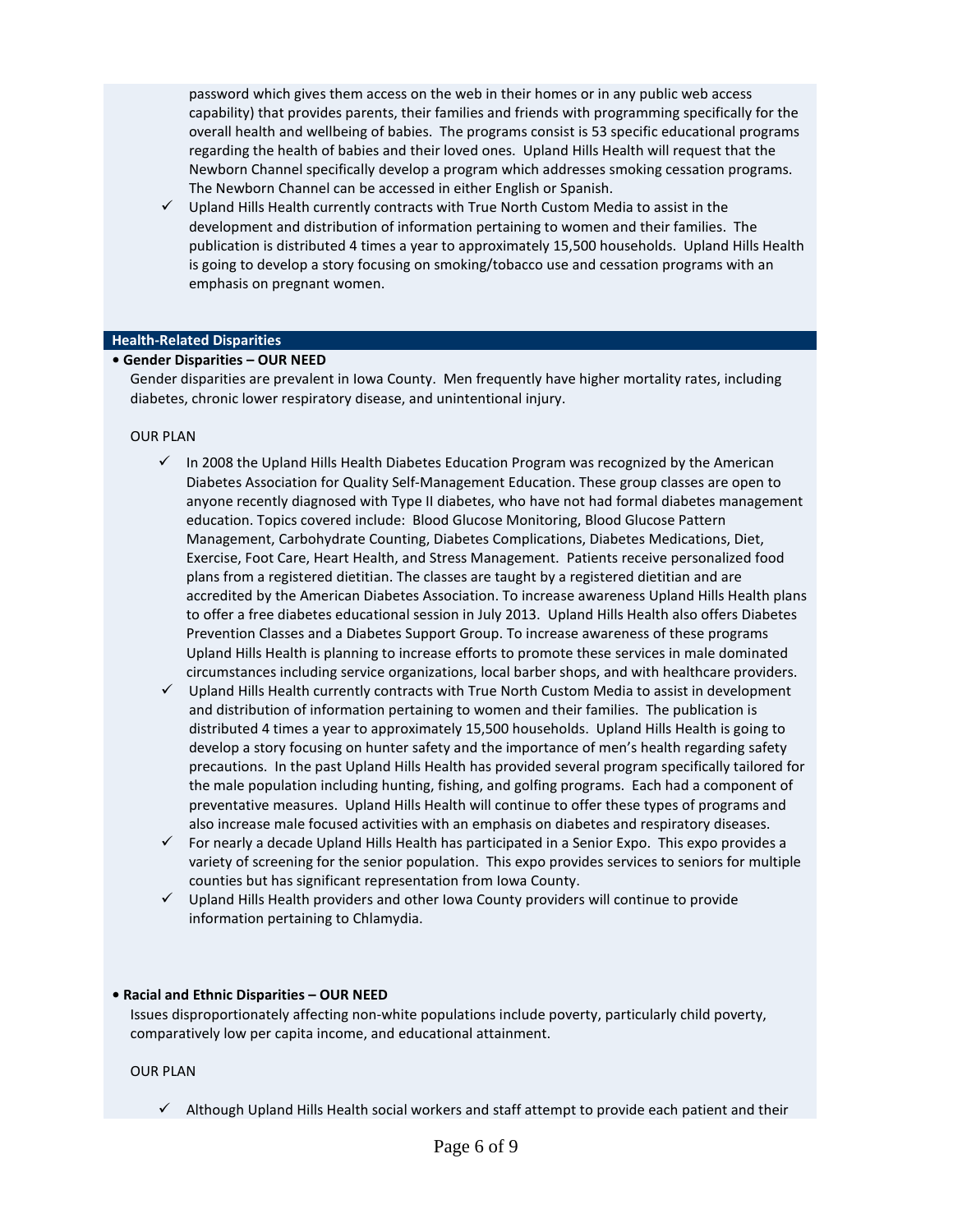families with the knowledge and education regarding services and programs available for various circumstances, there are conditions or variables that are difficult to impact. For example, child poverty is a disparity which is very difficult for Upland Hills Health to address. Upland Hills Health does provide a Charity Care Program for circumstances when financial barriers restrict an individual's ability to pay for the healthcare they receive through Upland Hills Health. The Charity Care Program is available for individuals to assist in time of financial hardships. This program has a significant impact on the lives of many Iowa County families. Last year Upland Hills Health provided approximately \$560,000 in Charity Care. These funds are not designated solely for Iowa County families but the majority of these funds were designated for Iowa County families.

- $\checkmark$  Upland Hills Health will provide the educational institutions in Iowa County with information regarding the findings of this report. Upland Hills Health works closely with the public school systems in Iowa County and are confident that these organizations are working to address educational attainment issues.
- $\checkmark$  Annually, Upland Hills Health provides free imaging services and lab testing for the Community Connections Free Clinic. This charitable care is approximately \$133,000. This charitable contribution reduces the financial burden placed on individuals receiving care through the Community Connections Free Clinic. Upland Hills Health also provided a gift of approximately \$65,000 to the Community Connections Free Clinic in 2006. This gift allowed for significant renovations to occur to the structure.

#### **Mental Health – OPPORTUNITIES**

# **• Lack of Access to Mental Health Services and Poor Mental Health Status – OUR NEED**

Need for mental health services is high, as evidenced by suicides and substance abuse. Residents delay treatment due to a lack of knowledge of mental disorders and stigma surrounding mental illness. An insufficient supply of providers compounds the issues.

#### OUR PLAN

- $\checkmark$  Upland Hills Health is the second largest employer in Iowa County. To address mental health issues Upland Hills Health is entering into a contract with Personal Assistance Program, [www.paseap.com.](http://www.paseap.com/) This program will provide employees and their family members with a vast number of assistance programs including mental health issues which often manifest into many other issues that impact the overall health of individuals. Upland Hills Health will start this program in 2014.
- $\checkmark$  Upland Hills Health has a representative on the Wisconsin Hospital Association (WHA) Mental Health and Other Drug Addictions (AODA) Task Force. This group addresses key issues during regular meetings which influence legislative discussions and actions. A representative will continue to provide representation on the task force.
- $\checkmark$  Upland Hills Health will continue to develop relationships with key stakeholders including Unified Community Services and local Law Enforcement. Both of these entities have been identified as the key decision makers regarding mental health issues and both have a significant amount of influence on the scope of services being provided to Iowa County residents.

#### **Morbidity and Mortality – STRONG**

# **• High Rates of Stroke Mortality – OUR NEED**

Iowa County experiences comparatively high rates of stroke related mortality.

#### OUR PLAN

 $\checkmark$  Upland Hills Health is working with SSM Health Care of Wisconsin to institute a tele-health program which will provide remote access to tele-neurology. Upland Hills Health has been investigating this system and is utilizing the consultation of SSM of Wisconsin to best determine the implementation of this program. Upland Hills Health has been advised to wait for full implementation of this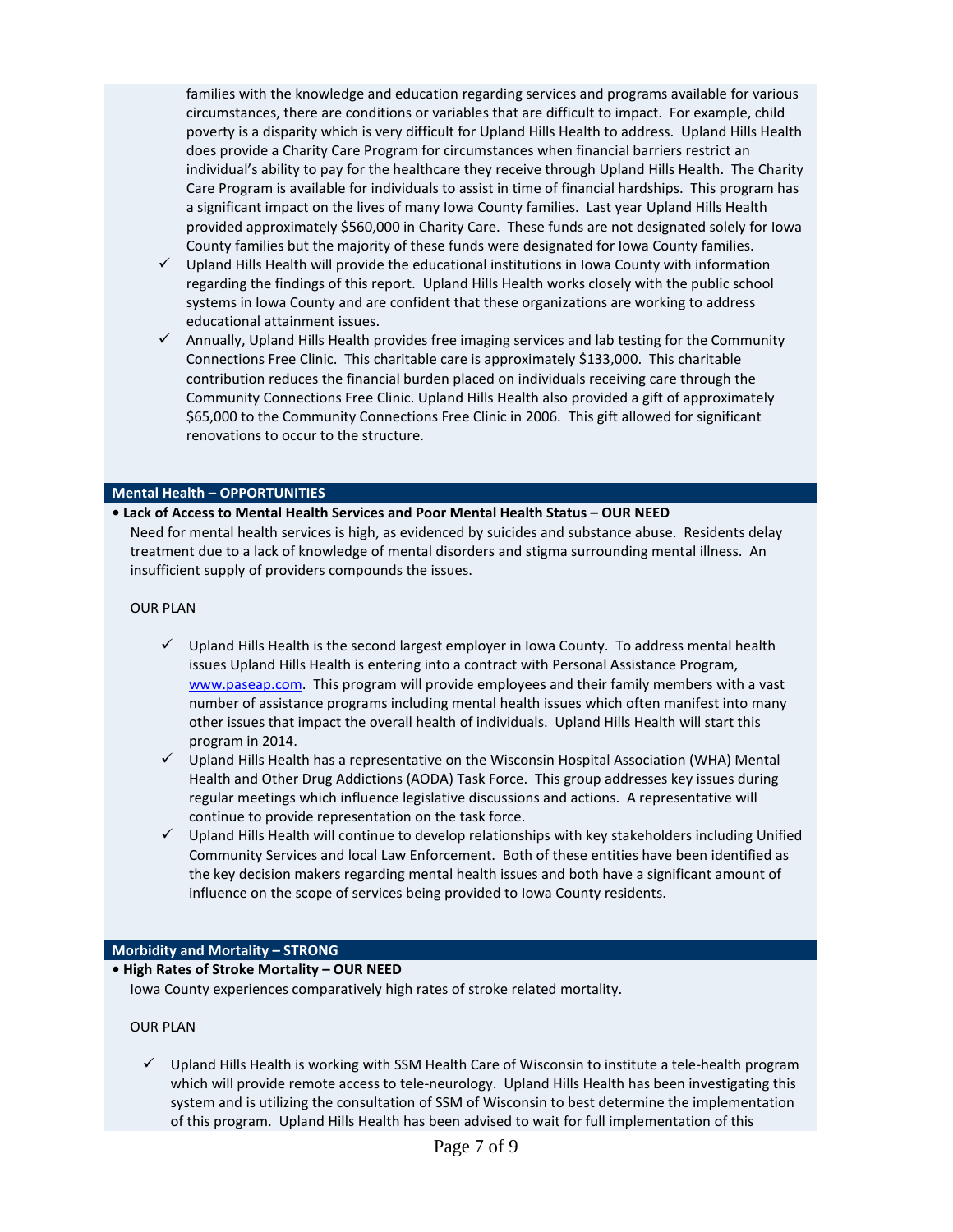program once technological barriers have been eliminated. It is anticipated that this program will be implemented within the next two years.

 $\checkmark$  Upland Hills Health will develop and implement an educational program to assist Iowa County residents in better understanding the risks and signs of stroke. The program will utilize several mediums including the internet, newspaper, radio, and public presentations. Upland Hills Health will also encourage providers to discuss medications and nutrition regarding the risks associated with strokes. The Upland Hills Health Emergency Services Director will lead the program and partner with other key organizations and individuals to implement an educational program.

## **• Nutrition and Sedentary Behavior-Related Issues – OUR NEED**

Access to nutritious foods, reduced poor food choices, and increased outlets for physical activity are needed to reduce obesity and related health impacts.

### OUR PLAN

- $\checkmark$  To address nutrition and sedentary behavior related issues, Upland Hills Health will utilize "Community Links" Seminars. These are free programs regarding nutrition education which will be offered twice in the next 6 months (one on diabetes and one on healthy cooking).
- $\checkmark$  In the Spring of 2013 Upland Hills Health began to offer free memberships to the Wellness Center for all Upland Hills Health employees. Wellness Center memberships are offered at a very reasonable rate for community members with a reduced membership cost for senior citizens.
- $\checkmark$  The Upland Hills Health cafeteria provides local foods, reversed pricing in the cafeteria (prices reduced for healthier foods, increased for unhealthy foods), healthy meals, and Meatless Monday.
- $\checkmark$  Annually, Upland Hills Health participates in health fairs to provide education on healthy eating. Presentations to local business and industry leaders included healthy eating education to United Parcel Service (UPS) in Dodgeville.
- $\checkmark$  Starting in 2010 Upland Hills Heath employees began a food drive program. Over the course of the last three years this food drive has resulted in nearly 85,000 pounds of food being donated for individuals in Iowa County. Employees either made monetary donations or provided nonperishable food. The Upland Hills Health Dietary Director produced a list detailing which types of food items would be deemed as healthy and appropriate for donation.
- $\checkmark$  Upland Hills Health is planning for the future and through the facilities operation plan instituted steps to enhance service lines that will increase physical activity opportunities for cardiac rehabilitation patients.
- $\checkmark$  Upland Hills Health has received funding through private donations and grants to establish a program called Iowa County Kids First. The program was started in one school district and will be expanded over the course of the next five years to impact families associated with the public schools systems. Last year Upland Hills Health purchased a salad bar for one of the public schools.
- $\checkmark$  The Nutrition Director for Upland Hills Health has placed into her Operational Plan a timeline that will provide community members information regarding community event/nutrition presentations once each quarter on selected topics.

#### **Social and Economic Factors – CAN'T**

**• Financial Hardship, Unemployment, and Underemployment – OUR NEED**

The economic downturn has increased rates of unemployment/underemployment, reduced job benefits, and increased poverty in Iowa County.

#### OUR PLAN

 $\checkmark$  Upland Hills Health actively participates on the Iowa County Area Economic Development Corporation (ICAEDC) Board and in its activities. ICAEDC is responsible for the creation of 60 jobs in Iowa County, WI; thus increasing the workforce base and positively contributing toward